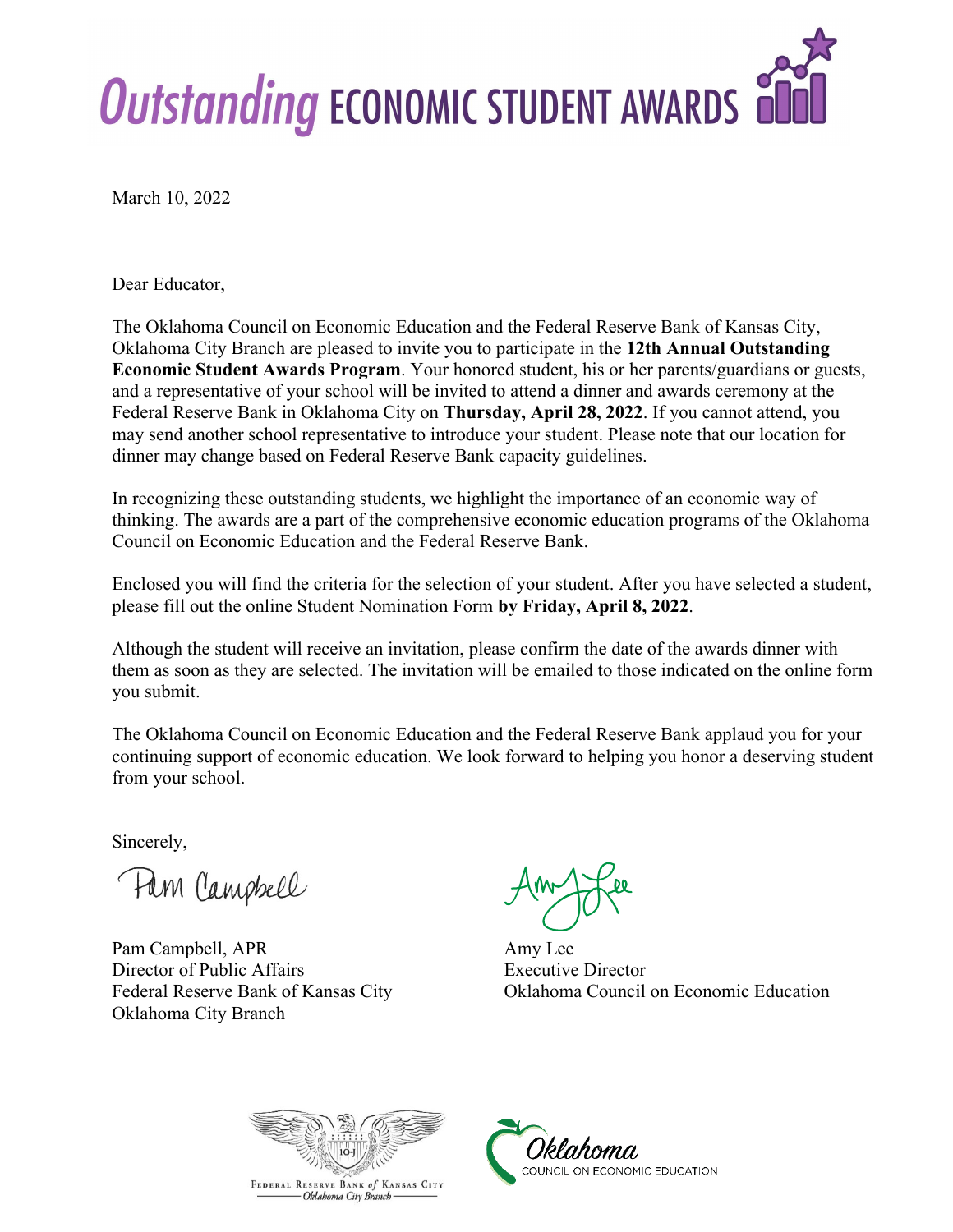

## **Criteria for 2022 Student Selection and Nomination**

- 1. The student selected must be a full-time student at your school who has maintained a satisfactory scholastic record.
- 2. The student must currently be in grades 9-12.
- 3. The student should demonstrate a strong interest in economics or display an economic way of thinking. The student does not need to have taken economics or currently be in an economics class, but may have taken business, consumer economics, social studies, government or other economics related courses. For example, the student does not necessarily have to be able to explain GDP, but certainly the ability to do so is commendable.
- 4. The student has a desire to learn more about economics (business development, entrepreneurship, economic drivers, etc.) either directly or within another area of interest (i.e. sports, music, fashion, business, etc.)
- 5. The student has leadership potential and inspires an economic way of thinking at your school.
- 6. Individual schools can add additional qualifications as they deem necessary to the selection process.
- 7. The online Student Nomination Form must be completed by a teacher or school representative no later than **Friday, April 8, 2022**. Only one Student Nomination Form (student) per school site will be accepted. Educators or administration must decide on ONE student.
- 8. The student must complete the online Student/Guest Information and Student Questionnaire Form on or before **Friday, April 8, 2022.**
- 9. Confirmation of receipt of the Student Nomination Form and Student/Guest Information and Student Questionnaire Form will be sent to the email address provided for the school representative within five business days. If you do not receive a confirmation please contact Leslie Baker at the Federal Reserve Bank [\(Leslie.Baker@kc.frb.org\)](mailto:Leslie.Baker@kc.frb.org) to inquire about your student's nomination.

### **Additional Information:**

The student selected by their school will be honored and recognized as the Outstanding Economic Student at their school. The citation on the certificate will read: The Oklahoma Council on Economic Education and the Federal Reserve Bank of Kansas City, Oklahoma City Branch, on behalf of "school name," recognize "student name" as an Outstanding Economic Student.

The student and the student's parents/guardians will receive an invitation to the awards dinner along with the designated representative from each school, who will introduce the student honoree to the group. The awards presentation will be on **Thursday, April 28, 2022, with a reception at 5:15 pm and dinner and program at 5:45 pm at the Federal Reserve Bank in downtown Oklahoma City (location subject to change).** Each winner will have four seats – one for the student, one for the school representative, and two guests of the student's choice. Please contact Leslie Baker at the Federal Reserve Bank [\(Leslie.Baker@kc.frb.org\)](mailto:Leslie.Baker@kc.frb.org) to check on availability of extra guest tickets if you desire additional seats. There is no cost to the student or the school for the awards dinner.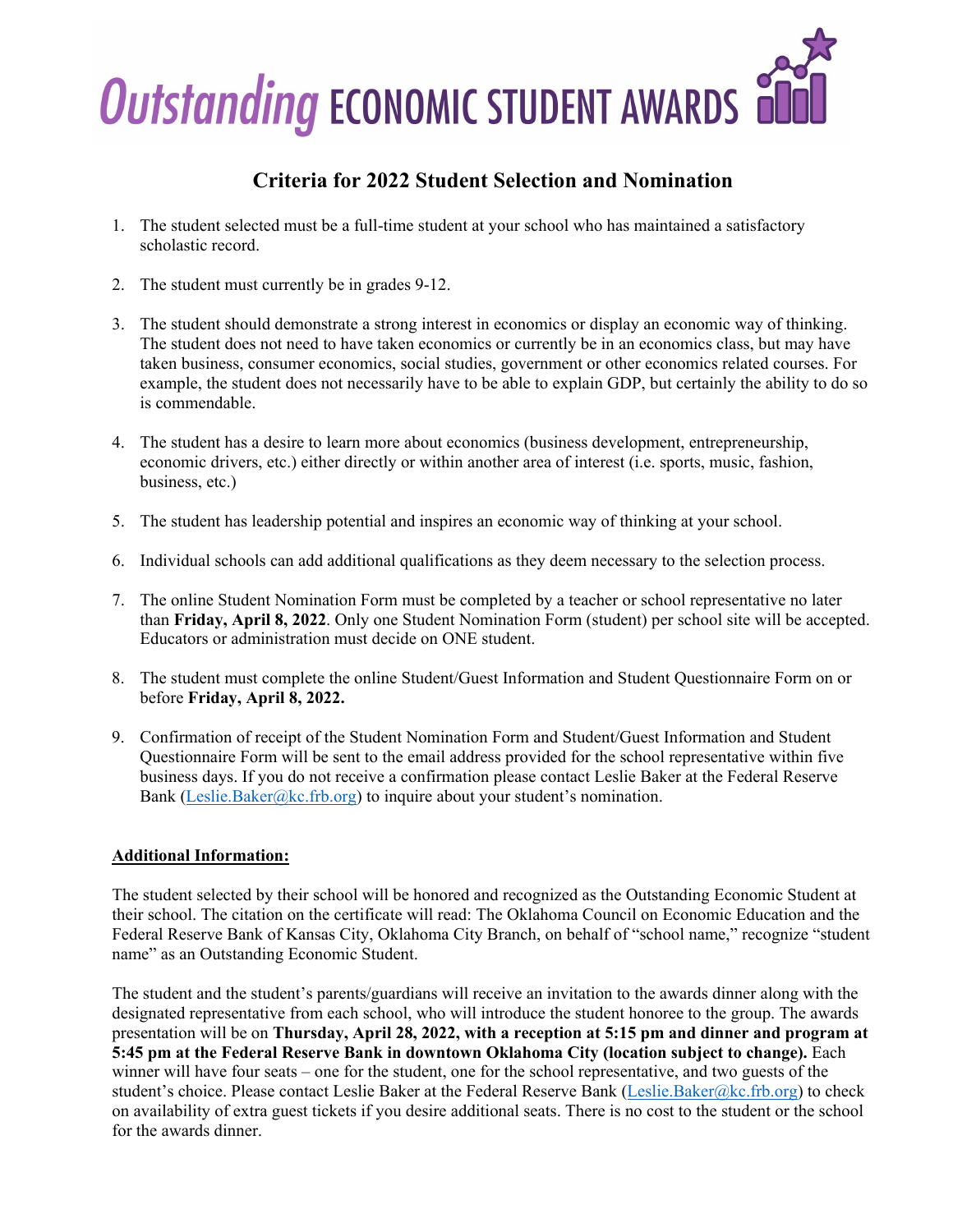

### **2022 Student Nomination Form**

**Instructions to Teachers/School Representatives:** CLICK HERE to complete the online Student Nomination Form (only ONE student per school). Please submit this online form **on or before Friday, April 8, 2022**.

Be sure to have the following information before beginning:

- 1. School Information
	- a. Name
	- b. District
	- c. Address
	- d. County
	- e. Principal/Administrator Name and Email
- 2. School Representative Information (person who will accompany and introduce the student)
	- a. Name
	- b. E-mail
	- c. Phone Number
	- d. Dietary Restrictions
- 3. Student Information
	- a. Name (this name will be used on the student's certificate)
	- b. Grade Level
	- c. E-mail
	- d. Explain why your school feels this student demonstrates a strong interest in economics or displays an economic way of thinking. You can describe how the student has a desire to learn more about economics either directly or within another area of interest (i.e. sports, music, fashion, business, etc.) or how the student has leadership potential and inspires an economic way of thinking at your school. This information will be used as part of the recognition.
- 4. Other Information
	- a. Name of local newspaper(s) for your town or county
	- b. How you heard about the Outstanding Economic Student Awards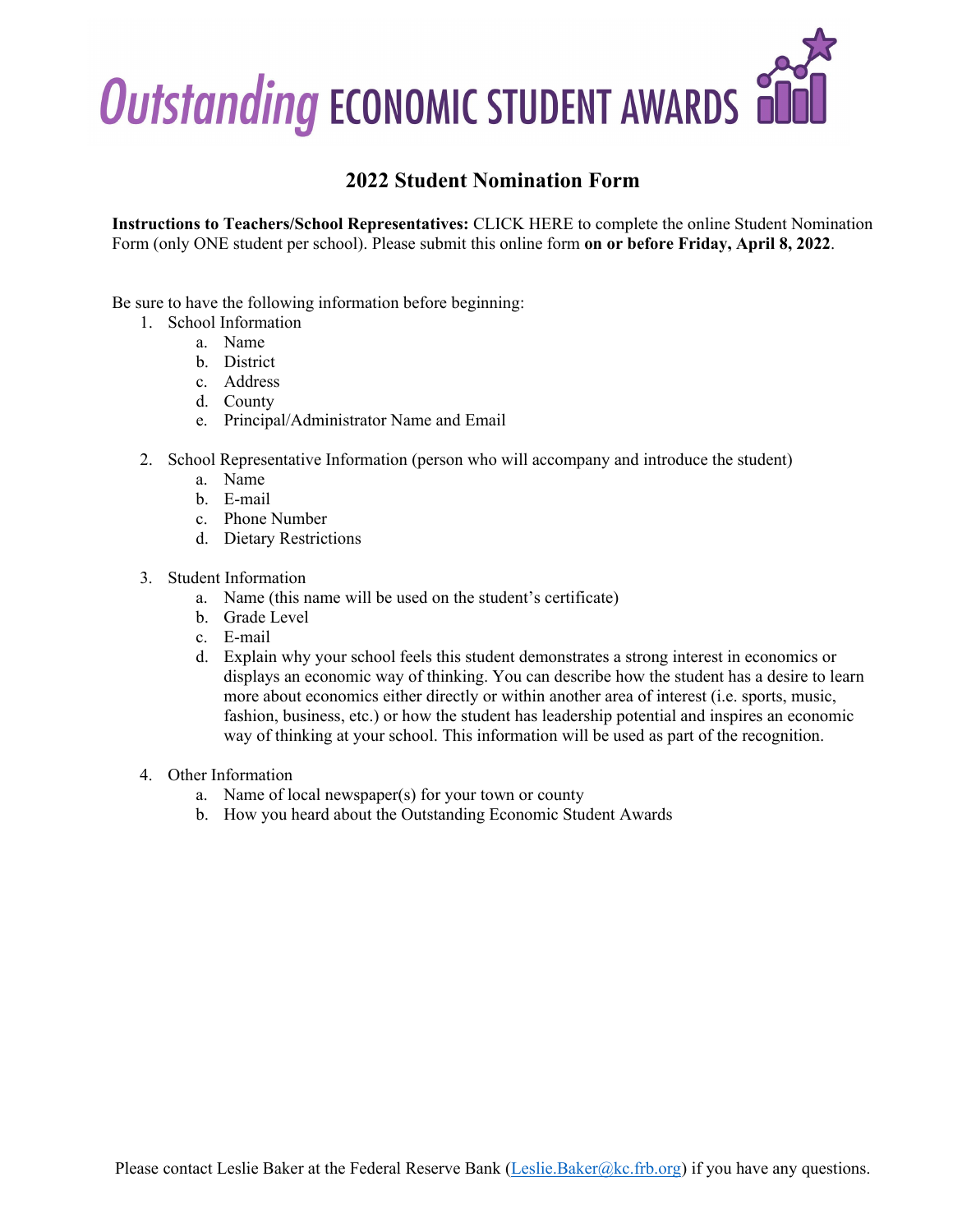

## **2022 Student/Guest Information and Student Questionnaire Form**

**Instructions to Teachers/School Representatives:** Please provide the information below to your nominated student.

**Instructions to Students:** CLICK HERE to complete the online Student/Guest Information and Student Questionnaire Form. submit this online form **on or before Friday, April 8, 2022**. The responses to the questions may be used as part of your introduction/award presentation.

Be sure to have the following information before beginning:

- 1. Student Information
	- c. Name (this name will be used on the student's certificate)
	- a. Grade Level
	- b. E-mail
	- c. School Name
	- d. School District
	- e. Dietary Restrictions
- 2. Student Guest Information (each nominated student may bring up to TWO Guests)
	- a. Name
	- b. Relationship
	- c. E-mail
	- d. Cell Phone Number
	- e. Dietary Restrictions
- 3. Student Questionnaire Answers
	- a. Explain why you believe understanding economics is important to you as an individual, as well as why it is important that you have had economics as a part of your education.
	- b. In your opinion, what is one of the most important economic concepts that everyone should understand and why?
	- c. Why do you think you are a good candidate to be chosen as an Oklahoma Outstanding Economic Student this year?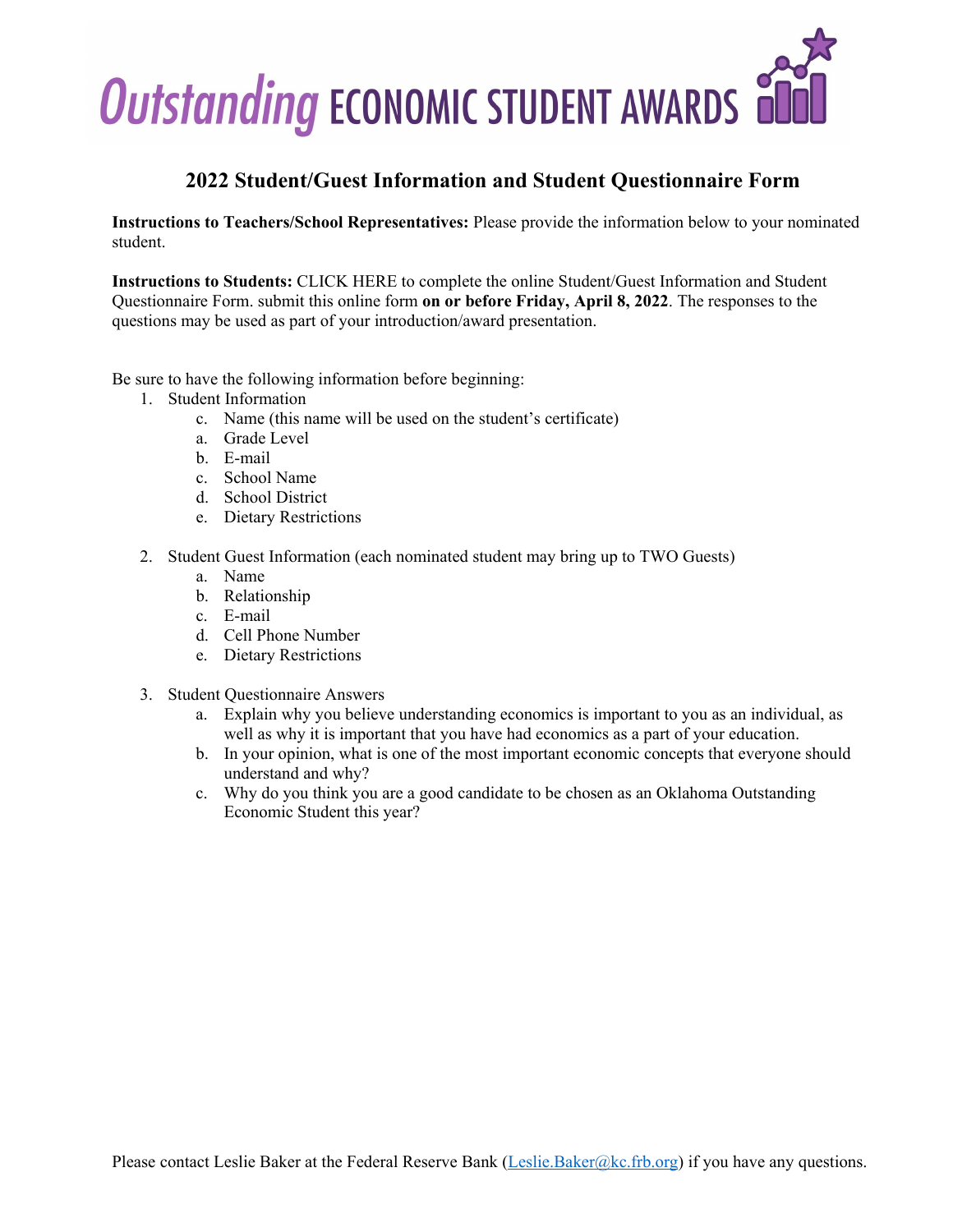

# **Frequently Asked Questions**

#### **Q: We have two students that our school feels both genuinely meet the criteria for this award, can we submit more than one student?**

A: Only ONE student per school can be nominated and selected. Please collaborate with your colleagues and principal on who should be selected.

#### **Q: The nominated student has siblings, very involved grandparents, step-mother/father, etc. Can we request extra tickets?**

A. Please contact Leslie Baker at the Federal Reserve Bank [\(Leslie.Baker@kc.frb.org\)](mailto:Leslie.Baker@kc.frb.org) to check on availability of extra guest tickets.

### **Q: Does the teacher or school representative have to be there?**

A. Yes, the school representative has to be there to present the student. The school representative needs to be someone that can genuinely present the student and the reasons why they have been chosen to receive the award. *The parent cannot be the one to present the student to receive the award.*

#### **Q. How should we dress for the event?**

A. Since this is a high achievement, we respectfully suggest professional business attire for all attendees.

### **Q: Where do I park?**

A. Leadership Square Parking Garage. Pull into the underground parking garage on the North side of the building on Robert S. Kerr Avenue between Robinson Avenue and Harvey Avenue (see attached parking information). Provide the building personnel your name(s) and that you are visiting the Federal Reserve Bank. They will open the parking garage gate arm.

From the parking garage, come up to the first floor and then use the SOUTH bank of elevators. Push Floor 3 and then the keypad will indicate which elevator will take you to the third floor.

#### **Q: What if we arrive late?**

A. Because the event takes place after hours and the Federal Reserve Bank offices at Leadership Square is secure, it is impossible to get people in once the event has started. Please plan to arrive during the reception time between 5:15pm – 5:45pm. *You cannot be admitted to the building after 6pm.*

#### **Q: Are there monetary awards for the selected student?**

A. No.

### **Q. Is there a cost to the student or school to participate?**

A. No.